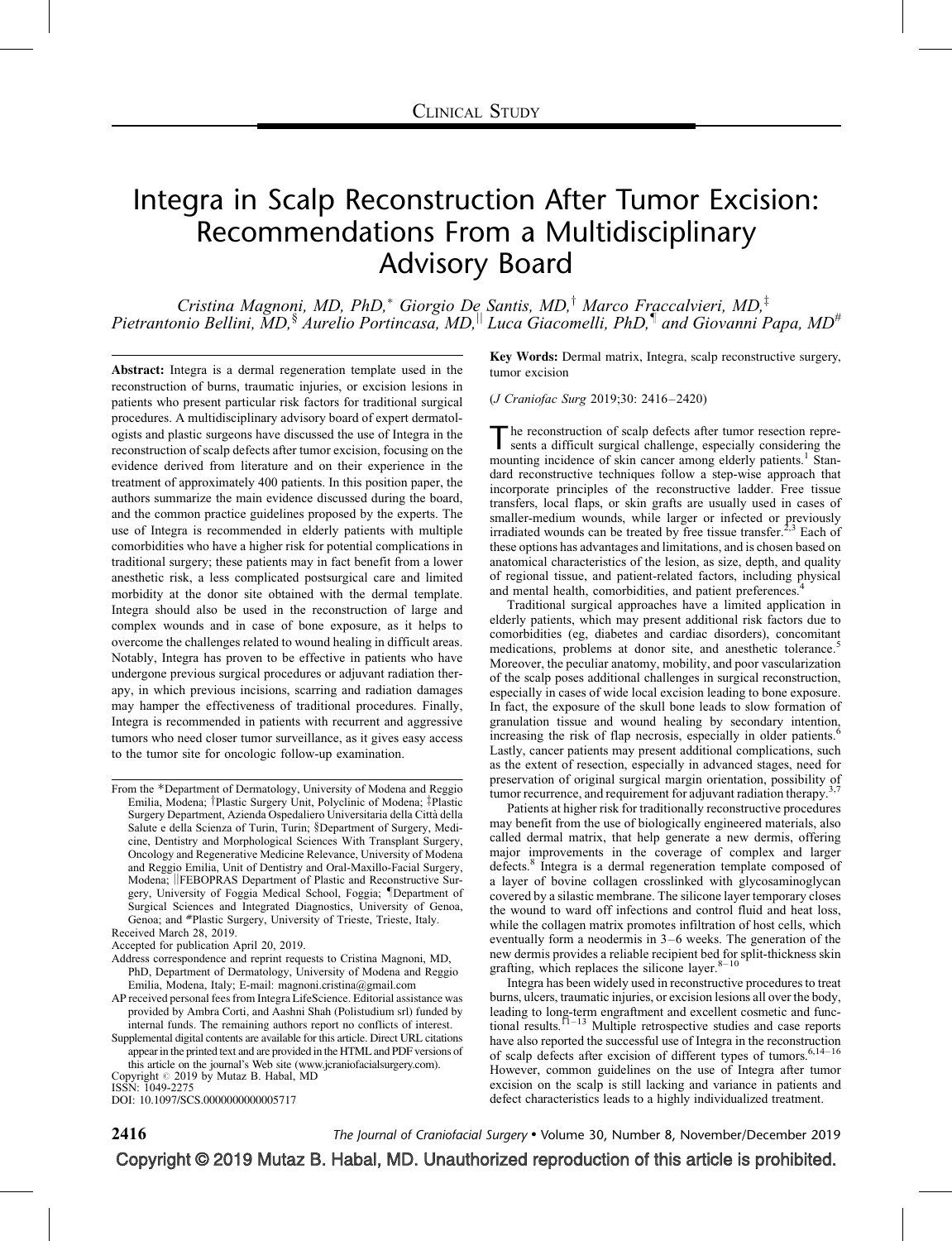A multidisciplinary team of expert dermatologists and plastic surgeons has recently discussed the use of Integra in the surgical reconstruction of scalp defects after tumor excision, with the aim to define some common practice guidelines. This position paper summarizes the main findings of the discussion and the final recommendations provided by the experts.

# INTEGRA IN SCALP RECONSTRUCTION AFTER TUMOR EXCISION: EVIDENCE FROM THE LITERATURE

Various retrospective studies and case reports have reported the efficacy and safety of Integra in the reconstruction of scalp defects after tumor excision.<sup>[17](#page-3-0)</sup> A detailed description of these studies goes beyond the scope of this position paper and can be found in 2 recent papers published by Johnson et al and by Watts et  $al$ ,<sup>[18](#page-3-0)</sup> who conducted very interesting systematic reviews on the use of Integra in the reconstruction of complex full thickness scalp defects.<sup>[14](#page-3-0)</sup> Notably, while these reviews primarily focus on the main evidence available in literature, in this position paper we aimed at discussing more in depth the positioning of Integra in clinical practice, reporting the experience and recommendations of clinical experts.

The most important retrospective studies and case reports discussed during the multidisciplinary board are summarized in Table 1 (Supplemental Digital Content, [http://links.lww.com/SCS/A590\)](http://links.lww.com/SCS/A590).

# Elderly Patients With Comorbidities

Integra has been extensively used in the reconstruction of scalp defects in elderly patients presenting with multiple comorbidities, for whom traditional surgical procedures are deemed inappropriate.

In 2011, Corradino et al reported the successful use of Integra in eight elderly patients (mean age: 81.5 years) with scalp malignant tumors, for which a traditional surgical reconstruction was deemed not tolerable. Patients underwent a 2-step procedure under local anesthesia, initially consisting of tumor removal and Integra positioning, and followed, 3 weeks later, by the removal of Integra silicone layer and covering of the defect with a split-thickness graft. The procedures were successful in all the patients with no complications and led to satisfactory cosmetic and functional results; moreover, in 2 cases, Integra allowed the detection of an early tumor recurrence 2 months after the first operation.<sup>[19](#page-3-0)</sup>

Positive results in older patients (mean age: 85.5 years) were also reported in a small series of 4 subjects treated at the University Hospital Coventry and Warwickshire (UK) for squamous cell carcinoma (SCC;  $n = 2$ ), basal cellular carcinoma (BCC;  $n = 1$ ), and angiosarcoma  $(n = 1)$  of the scalp. Of note, the series comprises a 93-year-old man with SCC of the scalp, who suffered from multiple comorbidities including diabetes, hypertension, and chronic renal failure; he reported a 100% graft take with Integra and no complications. $20$ 

In 2015, another retrospective analysis was published on 20 elderly patients with multiple comorbidities and extended defects of the scalp, treated with Integra. Mean age was 80 years and the most common tumor type was BCC (16 cases), followed by SCC (4 cases). Patients also had multiple comorbidities, including arterial hypertension, coronary heart disease, atrial fibrillation, use of antiplatelet drugs, chronic renal failure, diabetes mellitus type II, smoking habits, and chronic lymphocytic leukemia. Integra reconstruction was successful with 100% engraftment rate and only minor complications occurred in 2 cases. Of note, while in most of the studies the Integra-based reconstruction is performed in a 2 step procedure, in this study, a single-step procedure was chosen and the neodermis formed after Integra positioning was not covered with skin graft after silicon removal. The procedure was successful, with healing by secondary intention occurring within  $35-50$  days, and with the additional advantage of avoiding a 2nd surgical intervention.<sup>[17](#page-3-0)</sup>

# Complex Wounds and Bone Exposure

Several studies have reported the use of Integra in reconstruction of complex wounds located in the scalp, an anatomical site that poses additional challenges in surgical reconstructive procedures.

In 2005, Wilensky et al conducted a retrospective study on 23 elderly patients treated with Integra for the reconstruction of complex full-thickness defects of the scalp, with exposed cranium. The majority of the patients  $(n = 13)$  were diagnosed with melanoma either as primary diagnosis or after recurrence; additional tumor types included SCC  $(n=5)$ , angiosarcoma  $(n=2)$ , BCC  $(n = 1)$ , spindle cell carcinoma  $(n = 1)$ , and malignant pilar tumor  $(n = 1)$ . Traditional surgical procedures were deemed unsuitable due to the complexity of the defect, higher risk of tumor spreading with immediate or transposition flaps, and additional risks of general anesthesia for elderly patients. The authors opted for radical resection with generous margins, and the average defect size requiring reconstruction was  $51 \text{ cm}^2$  (range:  $9-169 \text{ cm}^2$ ). Integra led to successful engraftment in 100% of the patients with minimal morbidity and no mortality. The only complications reported by the authors were infection, which was observed in 21.7% of the patients, and delayed healing reported in 5 patients.<sup>[15](#page-3-0)</sup>

In 2009, Koenen et al reported their experience on 13 patients with cutaneous malignancies of the scalp treated with Integra. Patients presented with multiple types of cutaneous tumors including rare and aggressive malignancies. In consideration of the safety margins recommended for the respective type of tumor (ranging from 1 to 3 cm) the authors opted for wide local resection with partial removal of the outer table of the skull to reduce the risk of local recurrence. Within a period of 29 days after the first surgery, all the patients reported sufficient granulation tissue formation and the defect was subsequently covered with an ultrathin graft, which healed within 9–13 days. Only 1 patient reported infection of the template, while no cases of seroma, necrosis, or hematoma were reported. $<sup>6</sup>$  $<sup>6</sup>$  $<sup>6</sup>$ </sup>

Positive results with the use of Integra were observed also by Chalmers et al who studied the reconstruction of complex surgical defects in 14 patients with excision up to the bone or tendon. In this series, 6 patients were diagnosed with scalp malignancies and were classified as complex cases due to significant comorbidities, large areas of exposed bone, previous surgery, and/or radiotherapy. Patients were diagnosed with SCC  $(n = 4)$ , metastatic melanoma (MM;  $n = 1$ ), and sarcoma ( $n = 1$ ), and the mean defect area after tumor excision was  $163 \text{ cm}^2$  (range:  $49-289 \text{ cm}^2$ ). Integra was efficient in the reconstruction of these complex and poorly vascularized wounds, graft take tanged from 50% to 100% and registered complications included hematoma (1 case) and delayed healing (1 case).[12](#page-3-0)

Of note, the importance of extensive resection of scalp tumors is suggested by a comparative analysis performed in 2012, based on which subperiosteal resection is recommended in patients with node-negative primary scalp melanoma. The authors of the study compared the risk of in-transit/satellite recurrence among 48 patients with scalp melanoma undergoing either subperiosteal (at the level of calvarium, 23 patients) resection with Integra-based reconstruction or subgaleal resection (resection of skin, subcutaneous tissue, and galea, 45 patients) followed by skin graft. The study shows that, although the 2 procedures were similar in terms of engraftment take (97% versus 96%), the recurrence rate was remarkably higher among patients in the subgaleal resection group compared to those in which the resection of the melanoma included

 $\circ$  2019 Mutaz B. Habal, MD 2417

Copyright © 2019 Mutaz B. Habal, MD. Unauthorized reproduction of this article is prohibited.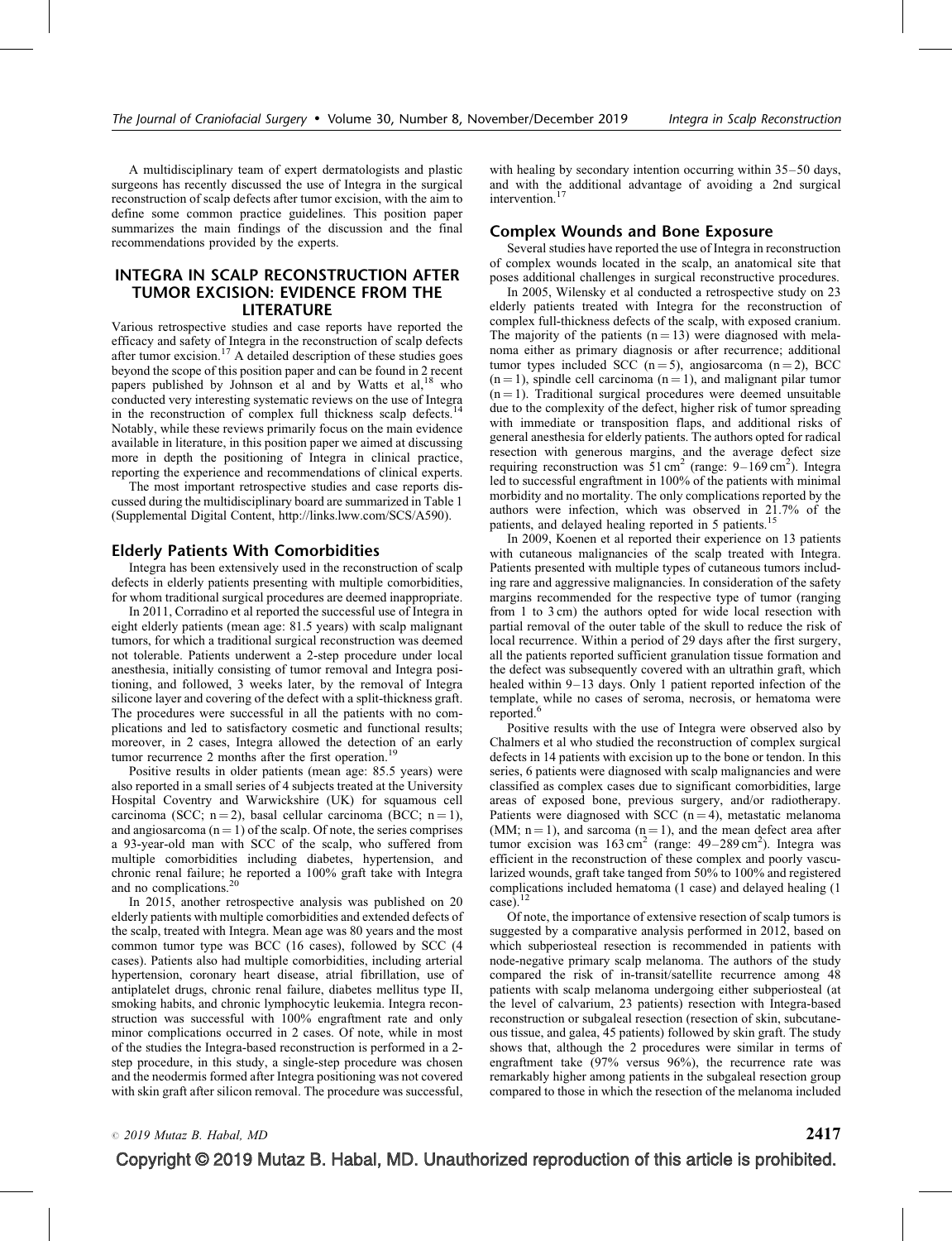the periosteum (24% versus 8.7%), thus suggesting the importance of complete excision of scalp tumors.<sup>21</sup>

Interestingly, Integra has proven to be safe and effective also in the reconstruction of extremely large scalp defects. Fung et al reported the successful use of Integra in a 69-year-old patient with a history of nonmelanoma scalp tumor who underwent a wide excision of an area of  $256 \text{ cm}^2$  including the pericranium. The 2stage use of Integra, followed by SSG was successful, and after 14 months the patient was fully healed with no recurrence.<sup>[22](#page-4-0)</sup> Similarly, Cunningham et al obtained successful results with Integra followed by negative pressure wound therapy (NPWT) in a 63 year-old man with numerous superficial and invasive SCC of the scalp that required excision of a total area of  $400 \text{ cm}^2$ .<sup>[23](#page-4-0)</sup>

# PREVIOUS SURGERY, RADIATION THERAPY, AND TUMOR RECURRENCE

Integra has been used for the reconstruction of scalp defects in patients who had previous surgery, for which the anesthetic risk is higher, and in those suffering from aggressive/recurrent tumors that might need pre- or postsurgery radiation therapy.

In 2005, Komorowska-Timek et al reported their experience on a small population of 7 elderly patients undergoing partial- or fullthickness scalp reconstruction with Integra after removal of a scalp tumor. In detail, 4 patients were diagnosed with BCC, 2 patients with MM, and 1 patient with glioblastoma. Patients presented multiple risk factors for traditional surgical procedures including older age, diagnosis of recurrent malignant tumors (5 cases), preoperative radiation of the scalp (2 cases), and previously failed reconstruction, including local flaps  $(n = 1)$ , split-thickness skin graft  $(n = 3)$ , and failed latissimus dorsi  $(n = 1)$ . The application of Integra was successful in all the patients, with 100% graft and formation of a well-vascularized neodermis before skin grafting. No infection or other complications were noted in this series and patients benefited from satisfactory cosmetic and functional results.<sup>4</sup>

In 2007, Tufaro et al analyzed the use of Integra in 17 patients with soft-tissue tumors located in different anatomical location, including 7 patients with scalp tumors such as MM ( $n = 3$ ), BCC + SCC  $(n = 1)$ , dermatofibrosarcoma  $(n = 1)$ , and others  $(n = 2)$ . Patients presented with complex defects that needed excision extending to the bone/periosteum, had a history of previous surgery  $(n = 4)$  or had received perioperative chemotherapy  $(n = 1)$ . The authors reported excellent cosmetic and functional results, and less donor-site morbidity. Of note, Integra led to successful reconstruction also in patients treated with pre- and postoperative irradiation at the surgical site, thus suggesting the efficacy of this surgical procedure regardless of the negative effects of radiation therapy on the skin. $^{25}$  $^{25}$  $^{25}$ 

Khan et al conducted one of the largest retrospective reviews of 30 cases of full-thickness scalp reconstruction using Integra. Most of the patients were diagnosed with MM ( $n = 15$ ), followed by SCC  $(n = 6)$ , BCC  $(n = 3)$ , basosquamous carcinoma  $(n = 2)$ , and dermatofibrosarcoma protuberans  $(n = 2)$ . All the patients included in the series had undergone previous oncology surgery with a wide excision, including 15 cases of primary closure, 11 reconstructions with local flaps, and 4 skin grafts; moreover, nine patients had had neoadjuvant radiotherapy and 3 patients received postoperative radiotherapy. Overall patients reported a 100% graft success, with only 2 minor complications being infection and seroma in 1 case each. Two patients suffered from recurrence while 28 had close margins and aggressive tumors that required further excision and soft-tissue cover, thus underlining the advantages of Integra in terms of tumor surveillance. Moreover, radiotherapy had no adverse effect on Integra take and none of the patients reported radiother-apy-related wound breakdown.<sup>[16](#page-3-0)</sup>

The benefits of Integra in patients receiving radiation therapy for an aggressive tumor has been also reported in a case report published in 2003. Gonyon and Zenn described the case of a 62 year-old man with multiple comorbidities including previous surgery, diagnosed with a large and recurrent SCC of the scalp that required total scalp irradiation. The patient also had an extremely large defect and required the excision of a  $400$ -cm<sup>2</sup> area of almost the entire left scalp, with exposed pericranium and bone. Integrabased reconstruction was successful leading to the creation of an excellent vascularized bed for skin grafting despite heavy radiation damage in the recipient scalp.<sup>26</sup>

# RECOMMENDATION FOR INTEGRA USE IN SCALP RECONSTRUCTION

Overall, the authors of this study have treated 395 patients with Integra, with an overall success rate of 90% and a low number of complications (the most common being infection, 6%). A description of the patients we treated, without any further statistical evaluation, is reported in Table 2 (Supplemental Digital Content, <http://links.lww.com/SCS/A590>).

## Patients

The use of Integra is recommended in elderly patients with comorbidities that constitute an anesthetic risk  $(ASA) \geq 3$ . Older patients have a higher risk of potential complications associated with general anesthesia and postoperative recovery; moreover, they usually suffer from concomitant conditions that make them unfit to undergo major reconstructive procedures, such as free tissue transfer or regional flaps. Reconstruction with Integra is recommended in these patients as it can be done with local anesthesia and usually requires shorter recovery time. Moreover, Integra requires a less complicated care in the postsurgical phase, and can be followed by thin skin graft, thus reducing the morbidity at the donor site.

## Tumor Characteristics

In terms of lesion size, Integra is useful in case of cancer or precancerous lesions with a diameter  $\geq$ 4 cm localized to the scalp to avoid local flaps or skin grafts. Notably, Integra has reported successful results in the reconstruction of defects up to  $400 \text{ cm}^2$ , and the reconstruction of larger scalp wounds does not seem to be associated with significantly increased complication rates.[23,26](#page-4-0)

Integra is also recommended in case of full-thickness resection down to the bone surface with the sacrifice of the periosteum. The exposed skull bone is characterized by slow formation of granulation tissue and reduced wound healing by secondary intention, increasing the risk of flap necrosis with traditional procedures. Literature evidence suggests that Integra provides higher quality coverage over wounds with exposed bone, and is efficient in stimulating the creation of a new vascularized dermis. $6,12,15,25$ Notably, the panel of authors has reported the use of the dermal substitute directly on periosteum (when present), on well-vascularized exposed bone, and also on non-well-vascularized exposed bone (especially in case of elderly patients or postradiation therapy), which was drilled prior to the positioning of the dermal substitute in order to obtain an efficient vascularized bed.

In terms of tumor types, Integra has shown successful results after excision of SCC, BCC, and MM<sup>[6,12,15,17,20,24,27–29](#page-3-0)</sup> and, as described in some reports dermatofibrosarcoma protuberans.<sup>[16,25](#page-3-0)</sup> Of note, BCCs are the most common malignancies observed in older patient and require smaller surrounding margins  $(<5 \,\mathrm{mm})$ ; conversely, in case of more aggressive tumors such as invasive SCC and MM, it is recommended to include wider margins (>5 mm). Additional safety margins (2–4 cm) may be considered to better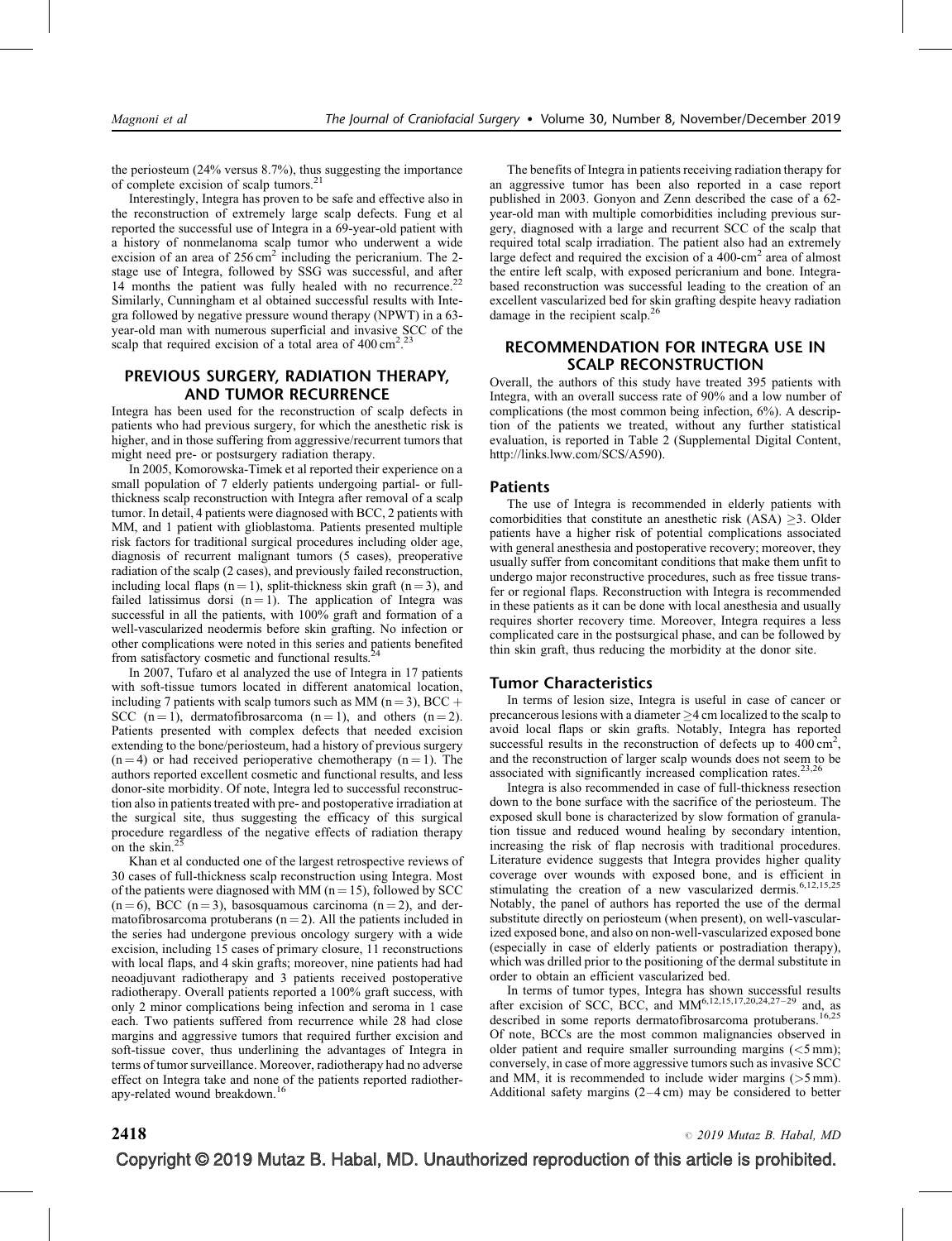<span id="page-3-0"></span>control tumor recurrence in particularly aggressive tumors, and subperiosteal resection is recommended in patients with node-negative primary scalp melanoma. $6,21$  In this regard, as previously reported, Integra is effective in the reconstruction of both large defects and deep lesions with exposed bones, thus enabling a complete resection that reduces the risk of tumor recurrence.<sup>6,12,15,25</sup>

The use of Integra presents additional advantages in patients with recurrent tumors, as it gives easy access to the tumor site for oncologic follow-up examinations, facilitating the detection of early recurrences and allowing the resection of residual tumors before the final reconstruction step.<sup>12,16,19,24</sup>

Moreover, the possibility to reconstruct the scalp with dermal substitute allows for a more aggressive tumor excision with higher rate of oncologic safety.<sup>[21](#page-4-0)</sup> Traditional reconstructive procedures, such as transposition flaps, might be oncologically unsound in patients with recurrent and aggressive tumors, as they can cause tumor spread beyond the site of the original resection, and they might cover residual or recurring tumors. Oncologic safety can be achieved by a radical excision, demonstrated by clear tumor margins obtained in the histopathology examination. When tumor margins are not clinically well defined, a 2-step procedure might be necessary, with completed tumor excision and delayed definitive reconstruction after the confirmation of histopathology clear margin. In these cases, the dermal substitute can be positioned at the time of tumor excision, as it represents the only surgical option before the histopathology report.

Integra can also be used in patients requiring pre- or postsurgery radiotherapy. Radiation therapy is a known risk factor for wound healing, as it results in reduced blood flow and damage to host fibroblast, eventually limiting the healing potential of the tissue, and increasing the complication rates of traditional surgical procedures. Literature data show that Integra is efficient in creating a vascularized bed also in heavily irradiated scalp.<sup>26</sup> Moreover, postoperative irradiation after Integra-based reconstruction appears to be well tolerated and although some of the patients may experience mild acute radiodermatitis and/or radionecrosis; the outcomes are overall good, with engraftment rates above  $95\%^{6,12,16,21,24,27,29}$ 

Finally, Integra is recommended in patients who underwent previous surgical procedures, in which previous incisions and scarring make traditional surgery approaches difficult and unpre-<br>dictable.<sup>16,24,25</sup>

## Steps and Dressings

Although a few case reports and studies have reported the successful use of Integra in healing by secondary intention, the 2-step procedure remains to be the standard approach to Integrabased reconstruction. Secondary healing seems to be sufficient in some cases and has the advantage of avoiding a 2nd procedure for the patient; however, it requires longer time to heal, with mean time to bone epithelization of 13 weeks.<sup>[30,31](#page-4-0)</sup> In addition, the single-step procedure is not feasible for large full-thickness scalp wounds, where bone is devoid of the periosteum.<sup>[25](#page-4-0)</sup> The 2-step procedure is therefore recommended as standard approach, as it provides effective and durable results for all defect size.

In terms of dressing the most commonly used options were<br>bolstered dressing,<sup>15,17,19,22,24,26,32,33</sup> silver-impregnated dressing $6,16,25$  and NPWT,<sup>12,23,28,34,35</sup> which is effective in reducing shearing forces across the surface of the dermal matrix by acting as a splint and forces the material on to the wound bed. The authors recommendation is to perform the dressing with nonadherent wound contact layer (eg, fatty gauze) on top and apply Betadine gel (Braunol; B. Braun, Milan, Italy), silver sulfadiazine or other silver dressings to the edge, followed by traditional compressive over the bandage. In selected cases, an NPWT dressing can be used depending upon the site and size of the wound.<sup>36</sup> The only

complications reported by the experts on the use of NPWT are detachment of the dermal substitute from the wound bed and development of infection.

## **CONCLUSION**

In conclusion, Integra is a safe and effective option in the reconstruction of scalp defects after the excision of multiple types of tumor, including SCC, BCC, MM, and dermatofibrosarcoma protuberans. The use of Integra is recommended particularly in elderly patients with multiple comorbidities, patients with large and complex wounds that lead to bone exposure, and patients with recurrent and aggressive tumors who have undergone previous surgical procedure, and may need adjuvant radiation therapy or for whom a close tumor surveillance is recommended.

# **REFERENCES**

- 1. Garcovich S, Colloca G, Sollena P, et al. Skin cancer epidemics in the elderly as an emerging issue in geriatric oncology. Aging Dis 2017;8:643–661
- 2. Boyce DE, Shokrollahi K. Reconstructive surgery. BMJ 2006;332:710– 712
- 3. Hussussian CJ, Reece GP. Microsurgical scalp reconstruction in the patient with cancer. Plast Reconstr Surg 2002;109:1828–1834
- 4. Mehrara BJ, Disa JJ, Pusic A. Scalp reconstruction. J Surg Oncol 2006;94:504–508
- 5. Serletti JM, Higgins JP, Moran S, et al. Factors affecting outcome in free-tissue transfer in the elderly. Plast Reconstr Surg 2000;106:66–70
- 6. Koenen W, Goerdt S, Faulhaber J. Removal of the outer table of the skull for reconstruction of full-thickness scalp defects with a dermal regeneration template. Dermatol Surg 2008;34:357–363
- 7. Rudolph R. Complications of surgery for radiotherapy skin damage. Plast Reconstr Surg 1982;70:179–185
- 8. Jones I, Currie L, Martin R. A guide to biological skin substitutes. Br J Plast Surg 2002;55:185–193
- 9. Moiemen NS, Staiano JJ, Ojeh NO, et al. Reconstructive surgery with a dermal regeneration template: clinical and histologic study. Plast Reconstr Surg 2001;108:93–103
- 10. Papa G, Pangos M, Renzi N, et al. Five years of experience using a dermal substitute: indications, histologic studies, and first results using a new single-layer tool. Dermatol Surg 2011;37:1631–1637
- 11. Heimbach DM, Warden GD, Luterman A, et al. Multicenter postapproval clinical trial of Integra dermal regeneration template for burn treatment. J Burn Care Rehabil 2003;24:42–48
- 12. Chalmers RL, Smock E, Gen J. Experience of Integra in cancer reconstructive surgery. J Plast Reconstr Aesthet Surg 2010;63:2081– 2090
- 13. Papa G, Spazzapan L, Pangos M, et al. Compared to coverage by STSG grafts only reconstruction by the dermal substitute Integra® plus STSG increases TcPO2 values in diabetic feet at 3 and 6 months after reconstruction\*. *G Chir* 2014;35:141-145
- 14. Johnson MB, Wong AK. Integra-based reconstruction of large scalp wounds: a case report and systematic review of the literature. Plast Reconstr Surg Glob Open 2016;4:e1074
- 15. Wilensky JS, Rosenthal AH, Bradford CR, et al. The use of a bovine collagen construct for reconstruction of full-thickness scalp defects in the elderly patient with cutaneous malignancy. Ann Plast Surg 2005;54:297–301
- 16. Khan MA, Ali SN, Farid M, et al. Use of dermal regeneration template (Integra) for reconstruction of full-thickness complex oncologic scalp defects. J Craniofac Surg 2010;21:905–909
- 17. De Angelis B, Gentile P, Tati E, et al. One-stage reconstruction of scalp after full-thickness oncologic defects using a dermal regeneration template (Integra). Biomed Res Int 2015;2015:698385
- 18. Watts V, Attie MD, McClure S. Reconstruction of complex fullthickness scalp defects after dog-bite injuries using dermal regeneration template (Integra): case report and literature review. J Oral Maxillofac Surg 2019:77:338-351
- 19. Corradino B, Di Lorenzo S. An algorithm for oncologic scalp reconstruction. Plast Reconstr Surg 2011;127:2506

 $\circ$  2019 Mutaz B. Habal, MD 2419

Copyright © 2019 Mutaz B. Habal, MD. Unauthorized reproduction of this article is prohibited.